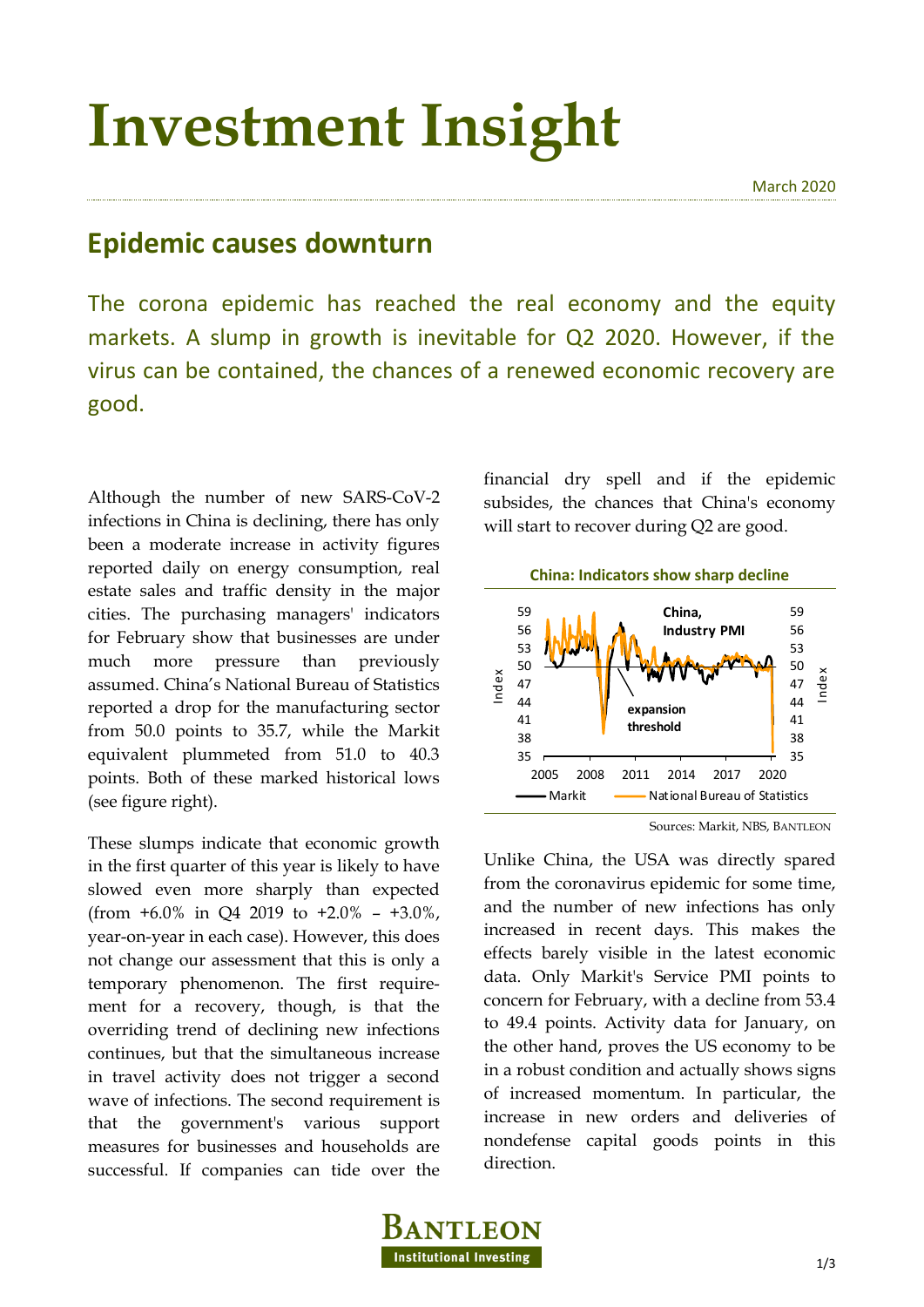However, this was before the virus epidemic began. As in other countries, travel restrictions to combat the epidemic will soon be imposed in the US, large-scale events will be banned, schools closed and social contact restricted. This will be reflected in declining consumer spending and lower capital and personnel expenditure by companies, and will slow down economic growth. In parallel, PMIs and consumer confidence indicators will start to point downwards. The US economy is therefore likely to temporarily come under greater pressure than expected. It is vital that a self-reinforcing downward spiral not be triggered – which could happen if companies lay off staff due to temporary slumps in demand, in turn putting an additional brake on consumption. Given the manifold uncertainties at present, this kind of negative spiral cannot be completely ruled out, although we only see it as a risk scenario. We see the negative effects of the virus epidemic primarily as a temporary phenomenon, and therefore stand by our overriding forecast of an economic recovery in the US. However, after a dry spell with disappointing economic data in March/April, this is unlikely to become apparent until later in Q2 at the earliest.

The ifo index recently confirmed a positive trend in Europe too, with business expectations rising by 0.5 points to 93.4, and an increase in French, Italian and Dutch business confidence. But in view of the latest developments regarding coronavirus, we now expect a small economic shock and fear considerable negative effects on private consumption, primarily in March and April, although we see some evidence that warmer temperatures and higher humidity will noticeably reduce the spread of the virus thereafter. In this case, we expect leading indicators to recover quickly. (see figure right)



Sources: EU-Commission, Markit, BANTLEON

The changed assessment of the impact of the coronavirus pandemic is affecting the development of GDP in Germany and the Eurozone. Following stagnation in Q1, we expect a noticeable decline of between 0.25% and 0.50% in Q2, compared to the previous quarter. Although the foundations have been laid for a strong economic trend reversal in the second half of the year, we still have to revise our annual forecast significantly downwards due to the »unfortunate« first half. We are now only forecasting GDP growth of 0.6% for the Eurozone for 2020 (previous forecast: 1.4%) and are also lowering our inflation forecast from 1.4% to 1.2%. In addition, we expect the ECB to increase its bond purchase programme from the current EUR 20 billion to up to EUR 50 billion per month.

Meanwhile the coronavirus is not just causing bad sentiment on the financial markets, but rather panic. The sharp rise in the number of infections in Italy and South Korea has proved to be a game changer. The reaction of the public, businesses and authorities is the same everywhere; schools are being closed, events and travel cancelled, and social contact restricted. The first to suffer are airlines, hotels, restaurants, trade fair organisers and amusement parks. There have also been some delivery problems due to the quarantine zones in Italy, and demand from China remains weak.